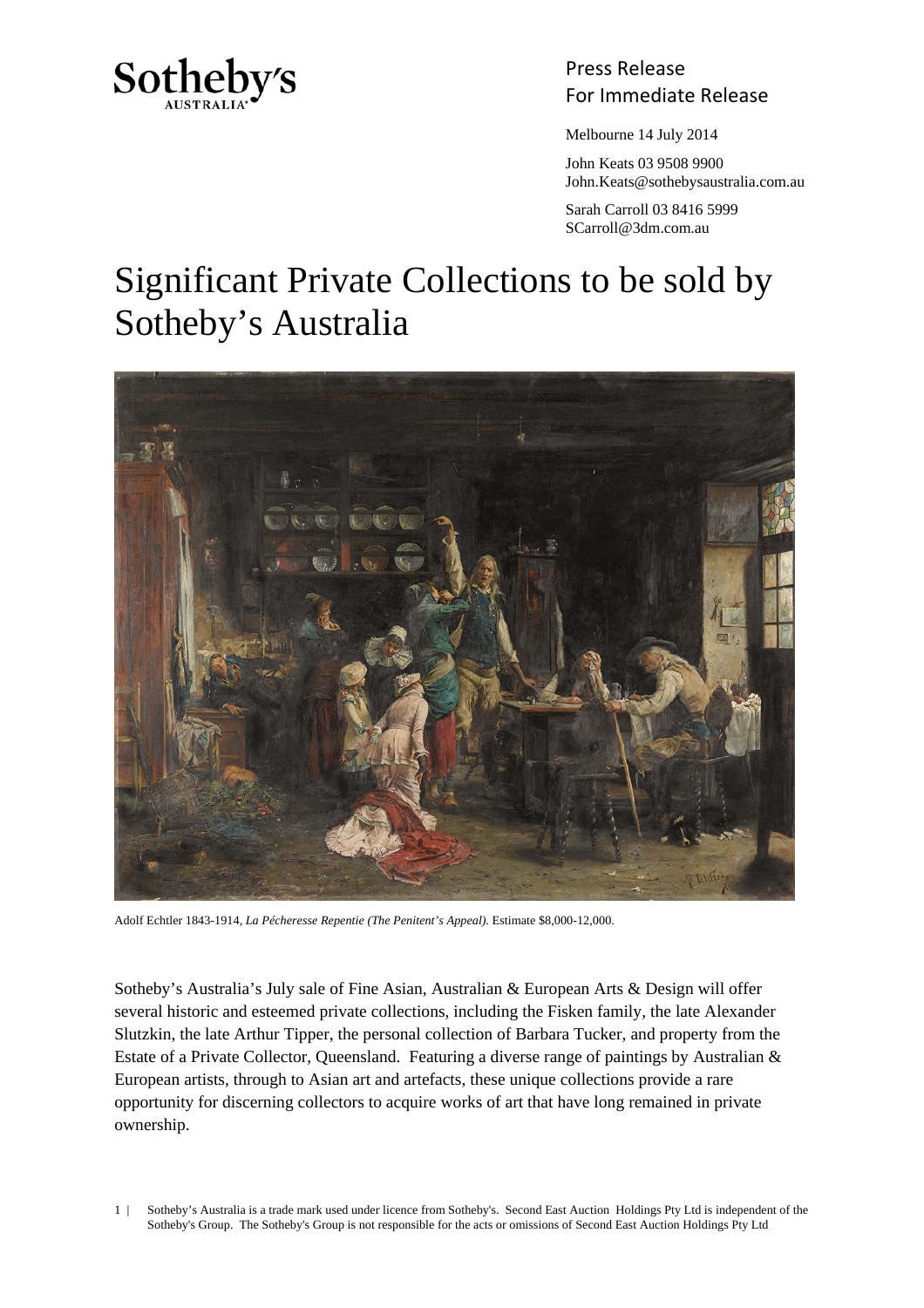Five paintings (lots 224-228) are offered from the Fiskin family collection, who until this year owned Lal Lal, the 2,000 hectare merino wool property east of Ballarat. The property had been home to six generations of the Fisken family. A highlight from this collection is German artist Adolf Echtler's (1843- 1914) *La Pécheresse Repentie (The Penitent's Appeal)* (lot 228, pictured previous). The striking scene depicts a young woman returning to her family home with an illegitimate child, seeking forgiveness and facing the wrath of her father. The painting carries an estimate of \$8,000-12,000 and still retains its original frame and has been in the family's possession for more than a century

From the Estate of the Late Alexander Slutzkin, hotelier and husband to former wartime pin up, the late Joan Bell, are 22 works (lots 202-223) including six works by Australian artist William Rose (1929- 1997). A leader in the development of abstraction in Australia, Rose was recognised on both the national and international stage over his 40 year career. His



Albert Tucker 1914‐1999, *Self Portrait* 1978. Estimate \$6,000‐12,000

work is included in the collection of the National Gallery of Australia and most state galleries. Three paintings by Brisbane born artist Francis Lymburner are fine examples of his preferred subject matter of performers – from the theatre to the circus.

From the personal collection of Barbara Tucker fifteen works by Albert Tucker (1914-1999) are offered for sale (lots 266-280). With estimates ranging from \$800-15,000, collectors are offered a unique opportunity to acquire works by the celebrated Australian artist from the collection of his widow. Highlights are *Self Portrait* (1978) (estimate \$6,000-9,000, lot 278, pictured) and *(Image of Modern Evil)* (circa 1990s) (estimate \$10,000-15,000, lot 271).



The sale includes Property from the Estate of a Private Collector in Queensland (lots 53-107), which comprises 44 lots of European and Asian works of art. It includes ivory carvings, ceramics and enamel wares from the Meiji period and Japanese wooden masks from the late nineteenth century as well as Japanese armoury; a hoshi bachi kabuto is a fine example (estimate \$2,500-3,500, lot 100, pictured) A selection of Japanese swords are of particular interest including a Gassan Sadayoshi attributed blade with lacquer mounts from the nineteenth century (estimate \$2,500-3,000, lot 107).

A hoshi bachi kabuto, Edo period, 18<sup>th</sup> century. Estimate \$2,500‐‐3,500

2 | Sotheby's Australia is a trade mark used under licence from Sotheby's. Second East Auction Holdings Pty Ltd is independent of the Sotheby's Group. The Sotheby's Group is not responsible for the acts or omissions of Second East Auction Holdings Pty Ltd